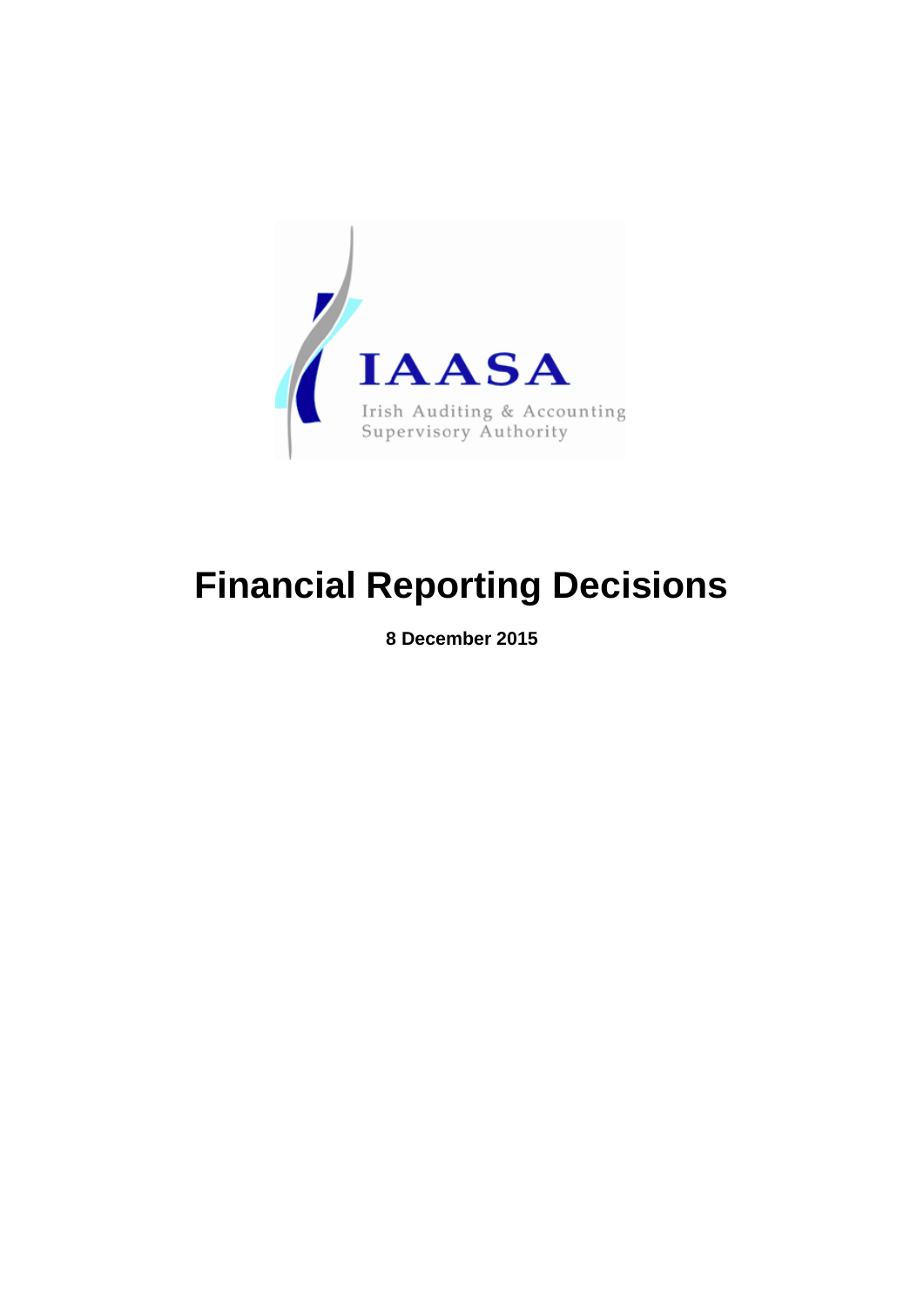# <span id="page-1-0"></span>**Contents**

| 1.11 |  |
|------|--|
|      |  |
|      |  |
|      |  |
|      |  |

# Page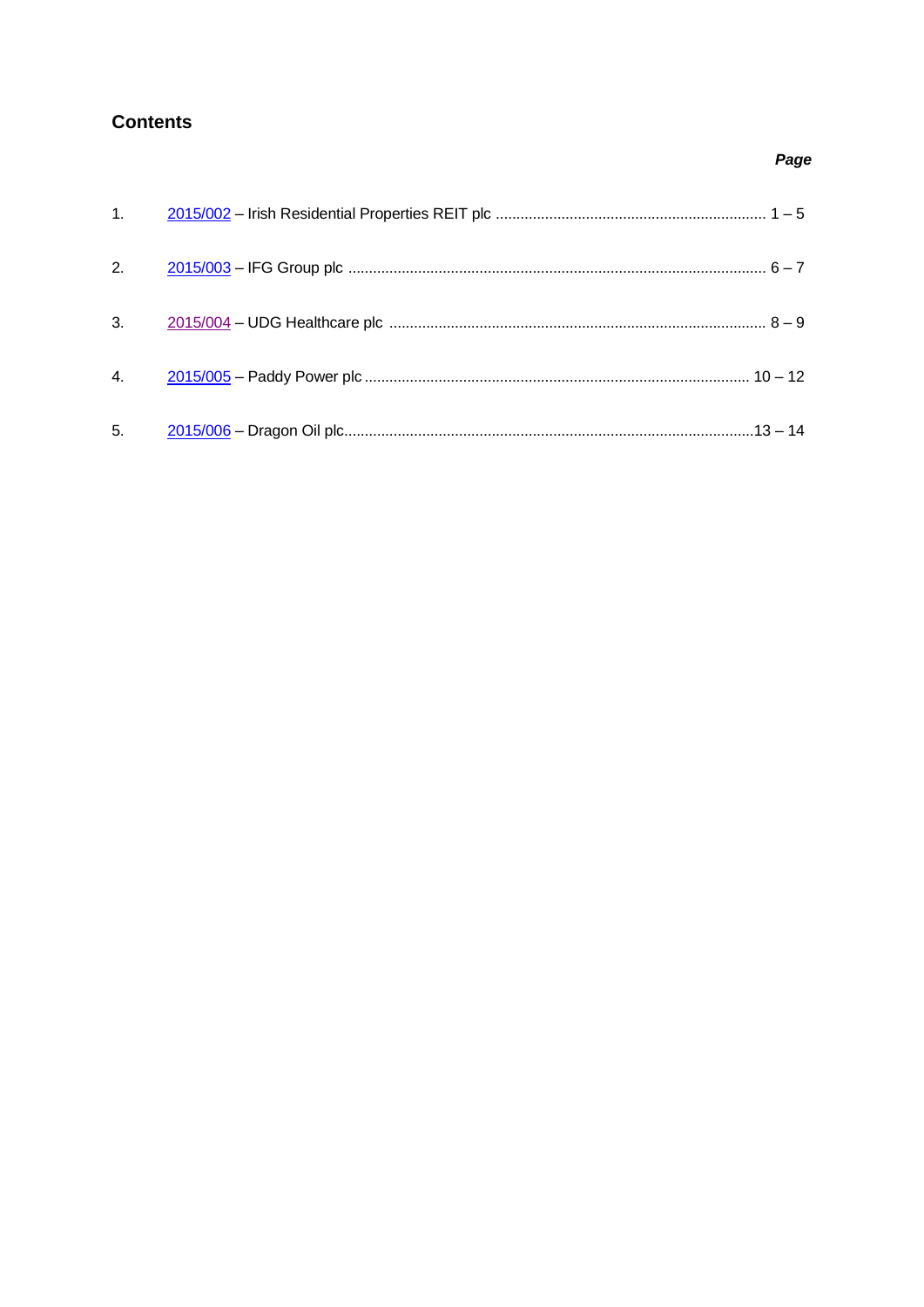<span id="page-2-0"></span>

| Issuer                                             | Irish Residential Properties REIT plc                                                                                                                                                                                                                                                                                                                                      |
|----------------------------------------------------|----------------------------------------------------------------------------------------------------------------------------------------------------------------------------------------------------------------------------------------------------------------------------------------------------------------------------------------------------------------------------|
| Report type                                        | Annual financial statements                                                                                                                                                                                                                                                                                                                                                |
| <b>Reporting period</b>                            | Period ended 31 December 2014                                                                                                                                                                                                                                                                                                                                              |
| <b>Financial reporting framework</b>               | <b>IFRS-EU</b>                                                                                                                                                                                                                                                                                                                                                             |
| <b>Applicable financial reporting</b><br>standards | <b>IFRS 7 Financial Instruments: Disclosures</b><br><b>IFRS 13 Fair Value Measurement</b><br>IAS 1 Presentation of Financial Statements<br>IAS 7 Statement of Cash Flows<br>IAS 24 Related Party Disclosures<br>Transparency (Directive 2004/109/EC) Regulations 2007<br>('S.I. 277 of 2007')<br>Corporate Governance Code<br>Irish Annex to the Corporate Governance Code |

Irish Residential Properties REIT plc ('the issuer') provided IAASA with a number of undertakings to enhance disclosures in future periodic financial statements with regard to, amongst other matters:

- a) property valuation disclosures;
- b) key management personnel compensation;
- c) interest rate risk sensitivity;
- d) the statement of cash flows; and
- e) various disclosures relating to the Corporate Governance Code and the Transparency (Directive 2004/109/EC) Regulations 2007 (S.I. 277 of 2007).

#### **Background**

The issuer is a Real Estate Investment Trust and owns approximately 1,500 multi-unit residential rental apartment properties in or near urban centres in Dublin.

IAASA performed an unlimited scope examination of the issuer's annual financial statements for the period from 2 July 2013 (date of incorporation) to 31 December 2014, that being the issuers first annual financial statements.

#### **Outline of financial reporting treatment applied by the issuer and outline of decisions made by IAASA**

*1. Property valuation – IFRS 13*

| Treatment                                                                                                                                                                     | Finding                                                                                                                                                                       |
|-------------------------------------------------------------------------------------------------------------------------------------------------------------------------------|-------------------------------------------------------------------------------------------------------------------------------------------------------------------------------|
| In its 2014 annual financial<br>statements, the issuer disclosed<br>that the "capitalisation rate" and<br>"stabilised net rental income" were<br>the key unobservable inputs. | Stabilised net rental income represents the net rental<br>income from a stabilised portfolio, defined as all<br>properties owned continuously during an accounting<br>period. |
| With regard to the capitalisation<br>rate, the issuer disclosed the<br>information required by IFRS 13.93.                                                                    | However, with regard to, the stabilised net rental<br>income, the issuer's fair value notes did not disclose:<br>a description of the valuation technique and the<br>a)       |
|                                                                                                                                                                               |                                                                                                                                                                               |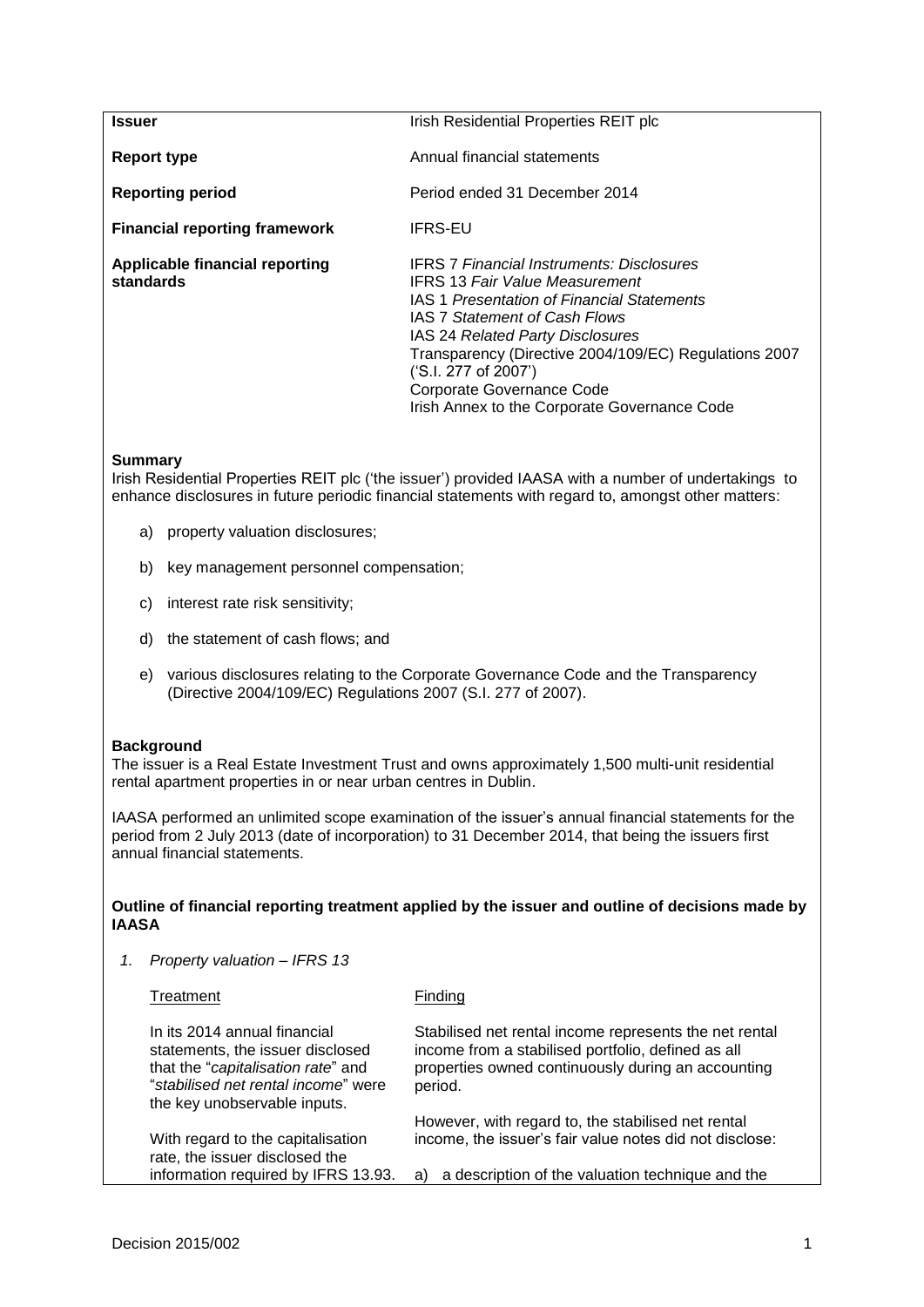inputs used in the fair value measurement of the investment property [IFRS13.93(d)];

- b) quantitative information about the significant unobservable inputs used in the fair value measurement of investment property [IFRS13.93(d)]; and
- c) the narrative description of the sensitivity of the fair value measurement to changes in unobservable inputs if a change in those inputs to a different amount might result in a significantly higher or lower fair value measurement [IFRS 13.93(h)(i)]

As part of their engagement with IAASA, the directors referred to the fact that the Decisions related to the first annual financial statements of the issuer and committed that all the matters raised would be dealt with for subsequent reporting periods. Accordingly, they undertook to include the stabilised net rental income as a significant unobservable input and to disclose the information required by IFRS 13.93 (d) and IFRS 13.93(h)(i) in future periodic financial statements.

*2. Key Management Personnel compensation* 

|   | Treatment                                                                                                                                                  | Finding                                                                                                                                                                                                                                                                                        |
|---|------------------------------------------------------------------------------------------------------------------------------------------------------------|------------------------------------------------------------------------------------------------------------------------------------------------------------------------------------------------------------------------------------------------------------------------------------------------|
|   | The financial statements disclosed<br>an amount for directors'<br>remuneration under the following<br>categories:<br>fees for services as Directors;<br>a) | The key management personnel compensation note did<br>not disclose the information required by Paragraph 17 of<br>IAS 24 Related Party Disclosures. IAS 24.17 requires an<br>entity to disclose key management personnel<br>compensation in total and for each of the following<br>categories: |
|   | and                                                                                                                                                        | short-term employee benefits;<br>a)                                                                                                                                                                                                                                                            |
|   | fees for other services.<br>b)                                                                                                                             | post-employment benefits;<br>b)                                                                                                                                                                                                                                                                |
|   |                                                                                                                                                            | other long-term benefits;<br>C)                                                                                                                                                                                                                                                                |
|   |                                                                                                                                                            | termination benefits; and<br>d)                                                                                                                                                                                                                                                                |
|   |                                                                                                                                                            | share-based payment.<br>e)                                                                                                                                                                                                                                                                     |
|   |                                                                                                                                                            | The directors provided an undertaking that future<br>financial statements will disclose the information<br>required by IAS 24.17.                                                                                                                                                              |
| 3 | Interest rate risk                                                                                                                                         |                                                                                                                                                                                                                                                                                                |
|   | Treatment                                                                                                                                                  | Finding                                                                                                                                                                                                                                                                                        |
|   | The financial statements disclosed<br>that:                                                                                                                | The interest rate risk disclosure note did not disclose the<br>methods and assumptions used in the calculation of the<br>interest rate risk sensitivity, as required by paragraph                                                                                                              |
|   | "An increase or decrease in interest<br>rate by 100 basis points will result                                                                               | 40(b) of IFRS 7 Financial Instruments: Disclosures.                                                                                                                                                                                                                                            |
|   | in an increase/decrease of interest<br>payable of €1.3 million and                                                                                         | The directors provided an undertaking that future<br>financial statements will disclose the methods and                                                                                                                                                                                        |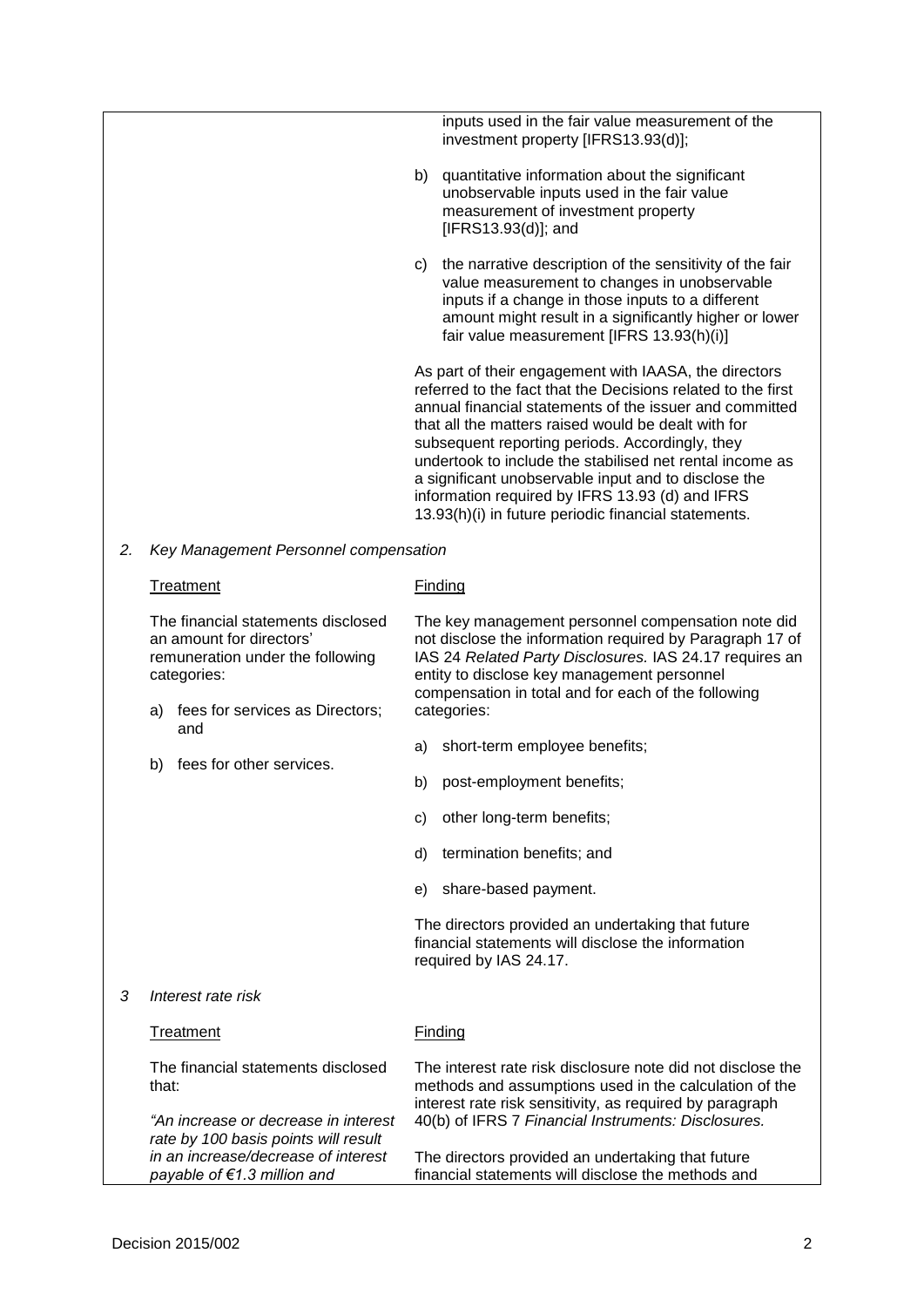|   | €20,000, respectively, on debt of<br>€125 million, on an annualised<br>basis"                                                     | assumptions used in the calculation of the interest rate<br>risk sensitivity.                                                                                                                                                                                                   |
|---|-----------------------------------------------------------------------------------------------------------------------------------|---------------------------------------------------------------------------------------------------------------------------------------------------------------------------------------------------------------------------------------------------------------------------------|
| 4 | Operating income items related to financing and investing activities - Statement of Cash Flows                                    |                                                                                                                                                                                                                                                                                 |
|   | Treatment                                                                                                                         | Finding                                                                                                                                                                                                                                                                         |
|   | Included in the Statement of Cash<br>Flows was an amount of<br>€2,415,000 for "operating income<br>items related to financing and | The composition of the item "operating income items<br>related to financing and investing activities" was not<br>disclosed in the financial statements.                                                                                                                         |
|   | investing activities".                                                                                                            | Paragraph 10 of IAS 7 Statement of Cash Flows states<br>that the Statement of Cash Flows shall "report cash<br>flows during the period classified by operating, investing<br>and financing activities."                                                                         |
|   |                                                                                                                                   | The directors provided an undertaking that future<br>financial statements will provide the composition of the<br>item "operating income items related to financing and<br>investing activities".                                                                                |
| 5 | Audit Committee Report - significant issues                                                                                       |                                                                                                                                                                                                                                                                                 |
|   | <b>Treatment</b>                                                                                                                  | <b>Finding</b>                                                                                                                                                                                                                                                                  |
|   | The Report of the Audit Committee<br>was disclosed on pages 33 and 34<br>of the issuer's 2014 Annual Report.                      | The Report of the Audit Committee did not disclose the<br>significant issues that the Audit Committee considered in<br>relation to the financial statements                                                                                                                     |
|   |                                                                                                                                   | Section C.3.8 of the Corporate Governance Code 2012<br>requires an issuer to describe in its annual report the<br>significant issues that the Audit Committee considered in<br>relation to the financial statements and a description as<br>to how these issues were addressed. |
|   |                                                                                                                                   | The directors provided an undertaking that the Report of<br>the Audit Committee will be expanded in future annual<br>reports to include the significant issues that the Audit<br>Committee considered in relation to the financial<br>statements.                               |
| 6 | Audit Committee Report - oversight of Risk Management                                                                             |                                                                                                                                                                                                                                                                                 |
|   | <b>Treatment</b>                                                                                                                  | <b>Finding</b>                                                                                                                                                                                                                                                                  |
|   | The Report of the Audit Committee<br>was disclosed on pages 33 and 34<br>of the issuer's 2014 Annual Report.                      | The Report of the Audit Committee did not provide a<br>description of the work done by the Audit Committee<br>relating to the oversight of risk management.                                                                                                                     |
|   |                                                                                                                                   | Sections 5.1 and 5.2 of the Irish Annex to the Corporate<br>Governance Code requires an issuer to explain in its<br>annual report the work done by the Audit Committee<br>relating to the oversight of risk management on behalf of<br>the Board.                               |
|   |                                                                                                                                   | The directors provided an undertaking that the Report of<br>the Audit Committee will be expanded in future annual<br>reports to include the work of the Audit Committee with<br>regard to its oversight of risk management.                                                     |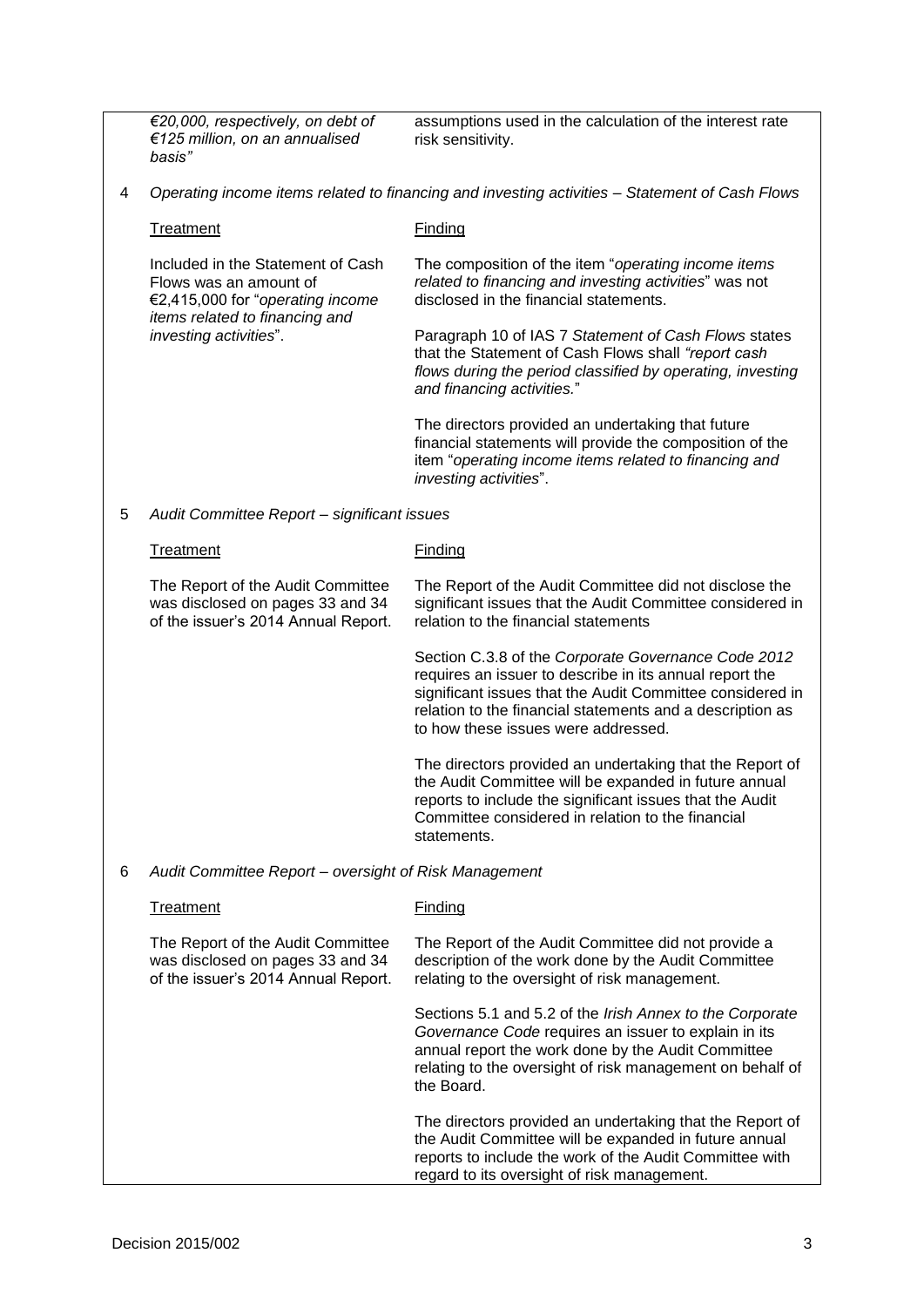| 7 | Valuation basis - terminology                                                                   |                                                                                                                                                                                                                                             |  |
|---|-------------------------------------------------------------------------------------------------|---------------------------------------------------------------------------------------------------------------------------------------------------------------------------------------------------------------------------------------------|--|
|   | Treatment                                                                                       | <b>Finding</b>                                                                                                                                                                                                                              |  |
|   | The financial statements disclosed<br>the following terms:                                      | The terms were not defined in the financial statements.                                                                                                                                                                                     |  |
|   | capitalisation rates;<br>a)                                                                     | Paragraph 112(c) of IAS 1 Presentation of Financial<br>statements states that the notes to the financial                                                                                                                                    |  |
|   | equivalent yield;<br>b)                                                                         | statements will "provide information that is not presented<br>elsewhere in the financial statements, but is relevant to<br>an understanding of any of them."                                                                                |  |
|   | stabilised net rental income<br>C)<br>$('NRI');$ and                                            | The directors provided two undertakings:                                                                                                                                                                                                    |  |
|   | estimated annual rent.<br>d)                                                                    | to ensure consistency with the terminology used by<br>a)<br>external valuators the term "equivalent yield" will be<br>used for the commercial component of the<br>investment property in future financial statements;<br>and                |  |
|   |                                                                                                 | b) to aid users understanding of the financial<br>statements the following terms will be defined in<br>future financial statements:                                                                                                         |  |
|   |                                                                                                 | net initial yield;<br>$\qquad \qquad -$                                                                                                                                                                                                     |  |
|   |                                                                                                 | capitalisation rate                                                                                                                                                                                                                         |  |
|   |                                                                                                 | equivalent yield;                                                                                                                                                                                                                           |  |
|   |                                                                                                 | stabilised net rental income; and                                                                                                                                                                                                           |  |
|   |                                                                                                 | estimated annual rent.                                                                                                                                                                                                                      |  |
| 8 | <b>Responsibility Statement</b>                                                                 |                                                                                                                                                                                                                                             |  |
|   | Treatment                                                                                       | Finding                                                                                                                                                                                                                                     |  |
|   | The Responsibility Statement is<br>included in the Statement of<br>Directors' Responsibilities. | The Responsibility Statement did not refer the<br>description of the principal risks and uncertainties that<br>the issuer faces.                                                                                                            |  |
|   |                                                                                                 | The requirements for the responsibility statement are set<br>out in Regulation 5(4)(c)(ii) of the Transparency<br>(Directive 2004/109/EC) Regulations 2007 (S.I. 277 of<br>2007).                                                           |  |
|   |                                                                                                 | The directors provided an undertaking that the wording<br>of the responsibility statement will be amended to<br>comply in full with the requirements of Regulation<br>$5(4)(c)(ii)$ of S.I. 277 of 2007 for future financial<br>statements. |  |
| 9 | Proposed dividends                                                                              |                                                                                                                                                                                                                                             |  |
|   | <b>Treatment</b>                                                                                | Finding                                                                                                                                                                                                                                     |  |
|   | The financial statements disclosed<br>that:                                                     | The total amount of proposed dividend was not<br>disclosed and such disclosure is required by paragraph                                                                                                                                     |  |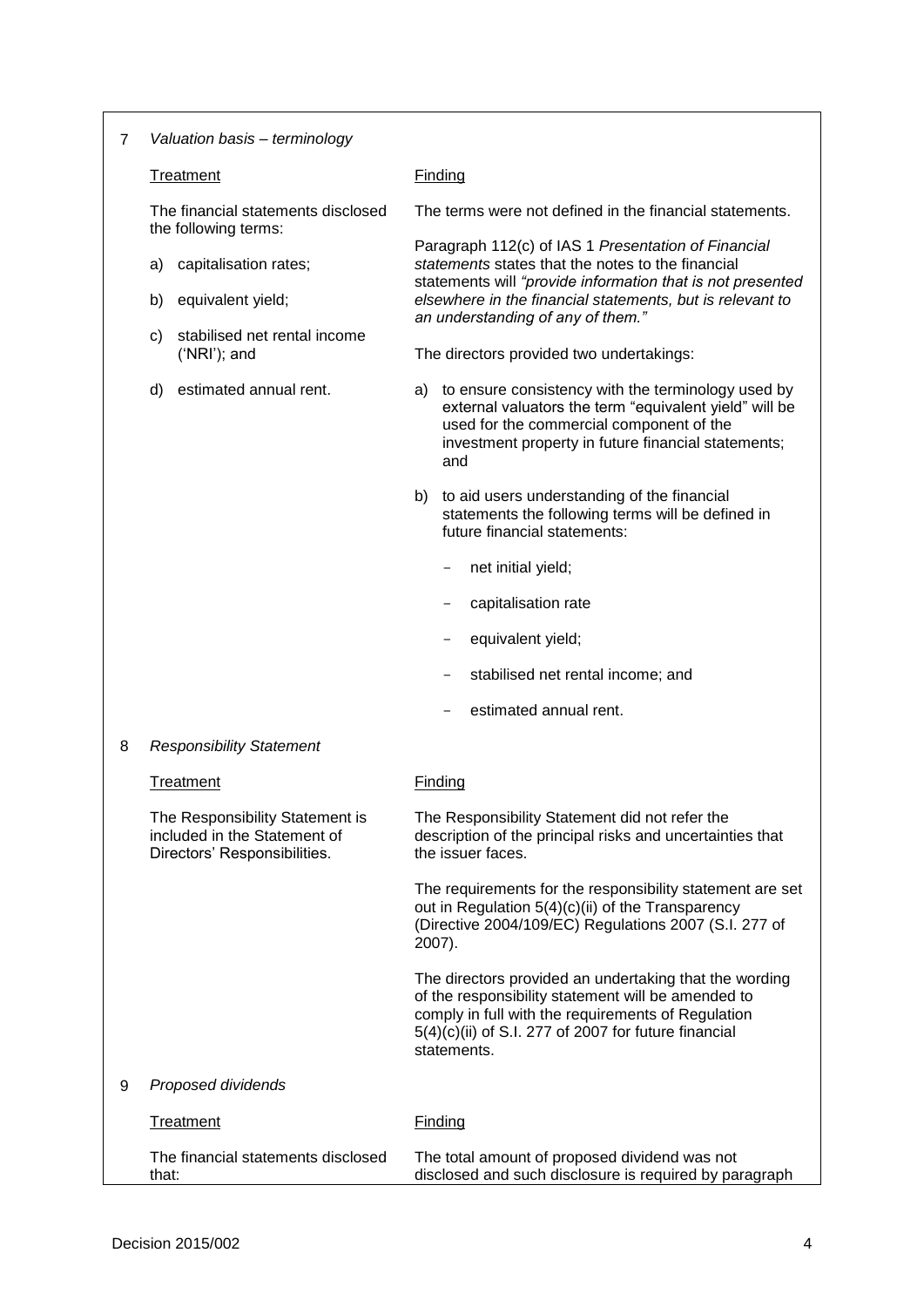137(a) of IAS 1 *Presentation of Financial Statements*

*"… the Directors have resolved to pay a maiden dividend of 0.48 cent per share in the form of an interim dividend to be paid on 31 March 2015 to shareholders on record as at 20 February 2015.*"

The directors provided an undertaking that future financial statements will disclose the information required by IAS 1.137(a).

IAASA will conduct a follow-up examination of the issuer's annual financial statements for the year ended 31 December 2015 to evaluate the extent to which the undertakings have been met by the directors.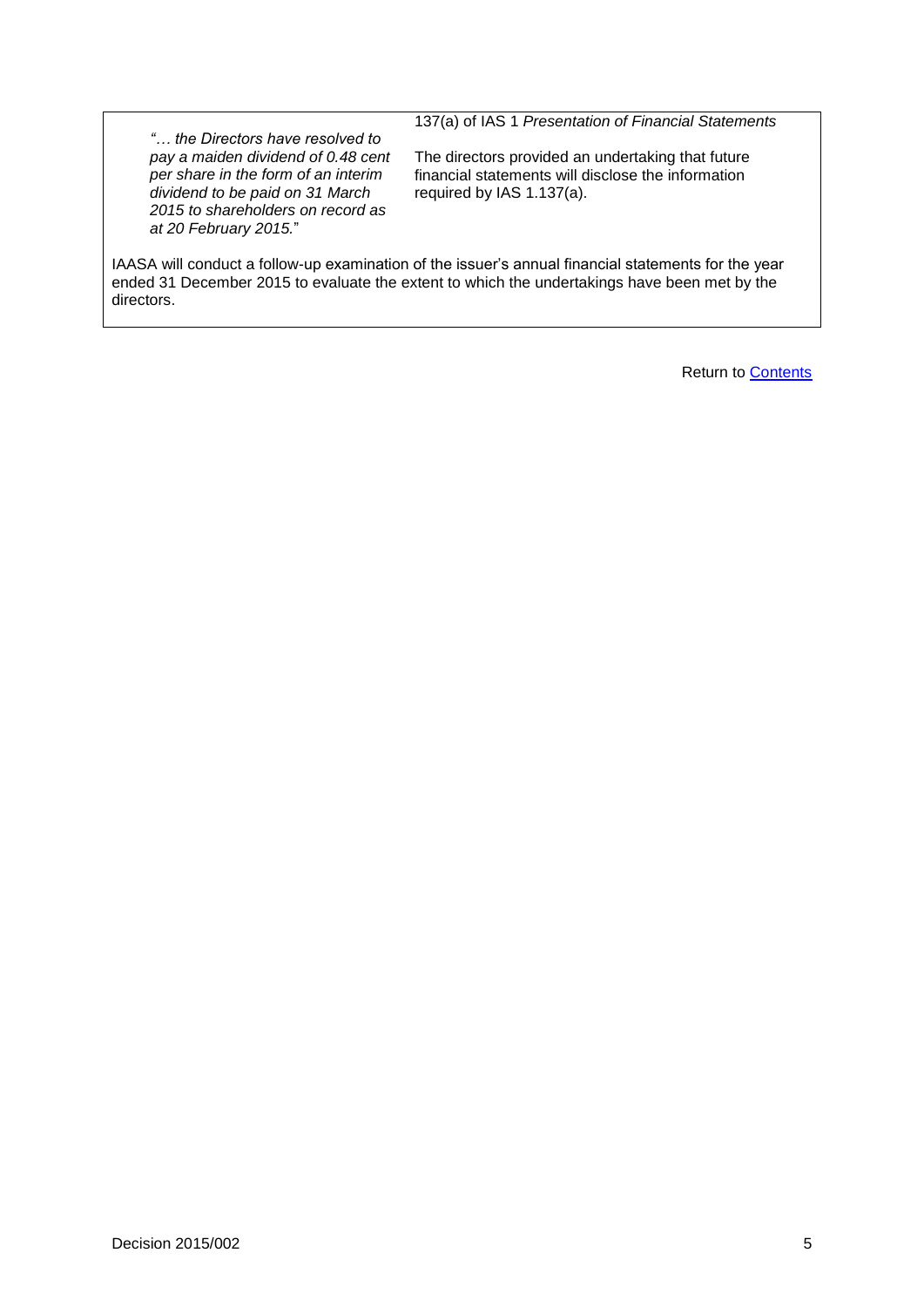<span id="page-7-0"></span>

| <b>Issuer</b>                            | IFG Group plc                    |
|------------------------------------------|----------------------------------|
| Report type                              | Annual financial statements      |
| <b>Reporting period</b>                  | Year ended 31 December 2014      |
| <b>Financial reporting framework</b>     | <b>IFRS-EU</b>                   |
| Applicable financial reporting standards | <b>IFRS 8 Operating Segments</b> |

This financial reporting decision concerns the information reviewed by the Chief Operating Decision Maker ('CODM'). In particular, IAASA considered that the absence of disclosure of certain segmental information in the financial statements did not fully comply with IFRS 8 *Operating Segments.*

IFG Group plc ('the issuer') provided IAASA with undertakings to enhance its operating segment disclosures in future periodic financial statements.

#### **Background**

The issuer is a financial services company providing pension administration and independent financial advice. Under IFRS 8 an entity is required to disclose information about its operating segments, its products and services, the geographical areas in which it operates, and its major customers.

IAASA performed a focussed examination of the issuer's annual financial statements for the year ended 31 December 2014.

#### **Outline of financial reporting treatment applied by the issuer**

In its 2014 annual financial statements, the issuer disclosed that it had two operating segments. The issuer also identified the CODM as being the Group Chief Executive Officer ('CEO').

The issuer's IFRS 8 note did not disclose:

- a) a measure of the total assets and liabilities for each reportable segment [IFRS 8.23];
- b) reconciliations of the total reportable segments' assets and liabilities to the entity's assets and liabilities [IFRS 8.28(c) and (d)];
- c) the amounts of additions to non-current assets other than financial instruments, deferred tax assets, net defined benefit assets and rights arising under insurance contracts [IFRS 8.24(b)]; and
- d) a description of the "*types of products and services from which each reportable segment derives its revenues*"*.* [IFRS 8.22(b)]. The information required by IFRS 8.22(b) could be obtained from the Strategic Report. However, the Strategic Report did not form part of the IFRS set of financial statements.

With regard to items a) to c) above, the issuer informed IAASA that its rationale for not providing the disclosures was that:

- a) a measure of the total assets and liabilities for each reportable segment is not regularly provided to the CODM and accordingly the disclosures required by IFRS 8.23 and the reconciliations required by IFRS 8.28 (c) and (d) are not relevant; and
- b) non-current asset additions are not regularly provided to the CODM. The issuer explained that the CODM reviews working capital and overall balance sheet performance on a Group wide basis and accordingly the disclosure required by IFRS 8.24 is not relevant.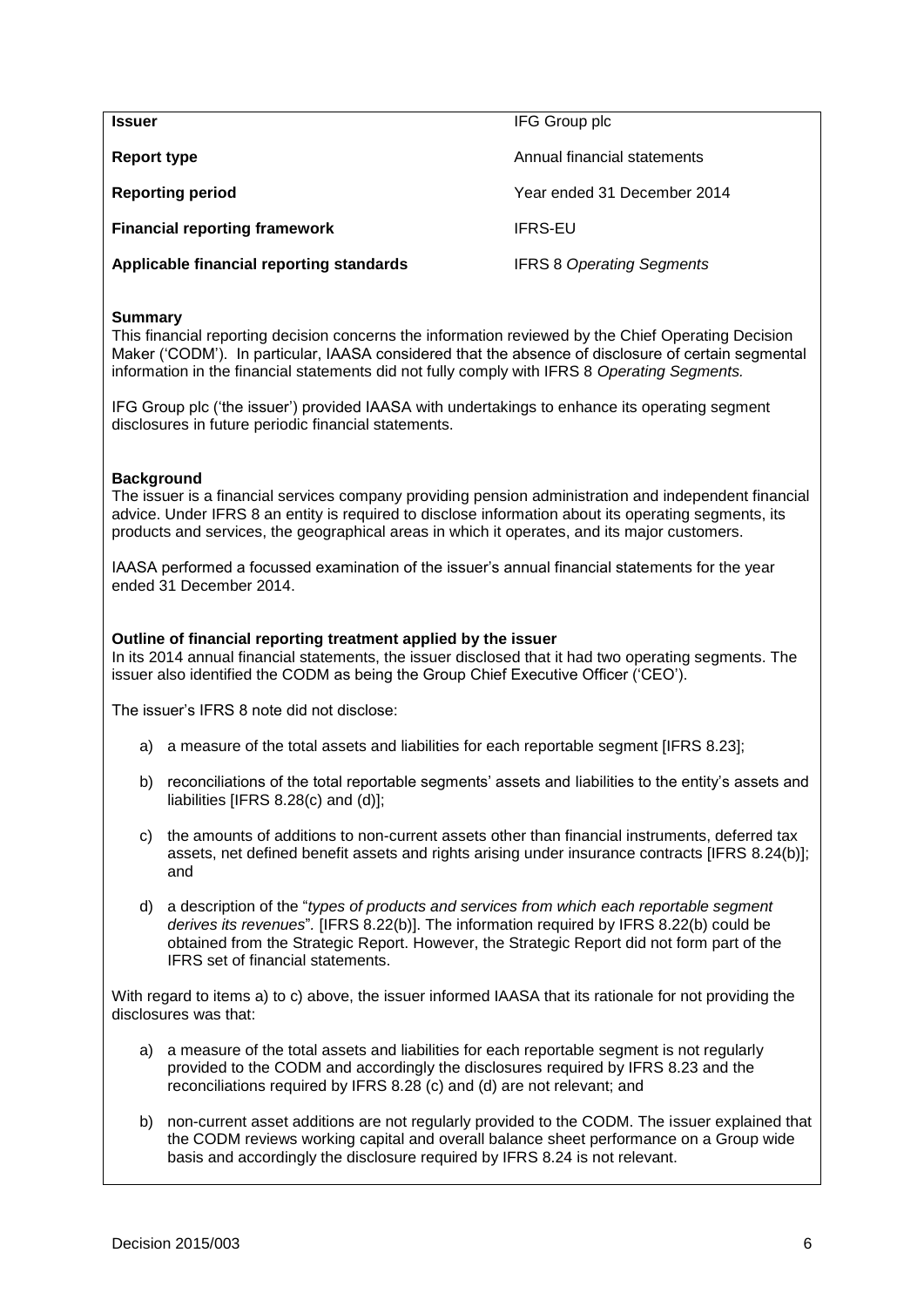In explaining how the CODM makes decisions regarding the allocation of resources when the total assets and liabilities for each reportable segment together with the non-current asset additions are not provided to the CODM, the issuer explained that:

- a) each segment has its own legal entity structure;
- b) the CODM is on the Board of each reportable segment and receives extensive financial information at that level*;*
- c) the CODM has full visibility of the assets and liabilities of each segment through his membership of the subsidiary Boards; and
- d) at group level, the day-to-day running and management of the businesses are delegated to executives.

# **Outline of decisions made by IAASA**

IAASA reviewed the segmental monthly reporting information pack provided to the CEO (CODM) which at group level does not include segmental assets and liabilities. The issuer's interpretation of the IFRS 8 requirements is that disclosure is only based on the information received by the CODM at group level rather than segmental level.

However IFRS 8.23 states:

"*An entity shall report a measure of total assets and liabilities for each reportable segment if such amounts are regularly provided to the chief operating decision maker….*"

IFRS 8.24(b) states:

"*An entity shall disclose the following about each reportable segment if the specified amounts are included in the measure of segment assets reviewed by the chief operating decision maker or are otherwise regularly provided to the chief operating decision maker even if not included in the measure of segment assets:*

*…..*

*(b) the amounts of additions to non-current assets other than financial instruments, deferred tax assets, net defined benefit assets and rights arising under insurance contracts…..*"

The issuer confirmed to IAASA that the CODM did receive information regarding the assets and liabilities of each reportable segment in his capacity as a Board member of the subsidiary companies and IAASA examined this material. The issuer, therefore, accepted IAASA's view that the assets and liabilities, together with the non-current asset additions of each reportable segment is being provided to the CODM and, accordingly, the information should be disclosed in accordance with IFRS 8.

#### **Outline of corrective actions undertaken or to be undertaken**

Following engagement with IAASA, the directors undertook to provide in their next annual financial statements to:

- a) disclose a measure of the total assets and liabilities for each reportable segment [IFRS 8.23];
- b) disclose the non-current asset additions for each reportable segment [IFRS 8.24(b)]; and
- c) include a cross reference from the segmental disclosures note to the strategic report for the description of the types of products and services from which each reportable segment derives its revenues [IFRS 8.22(b)].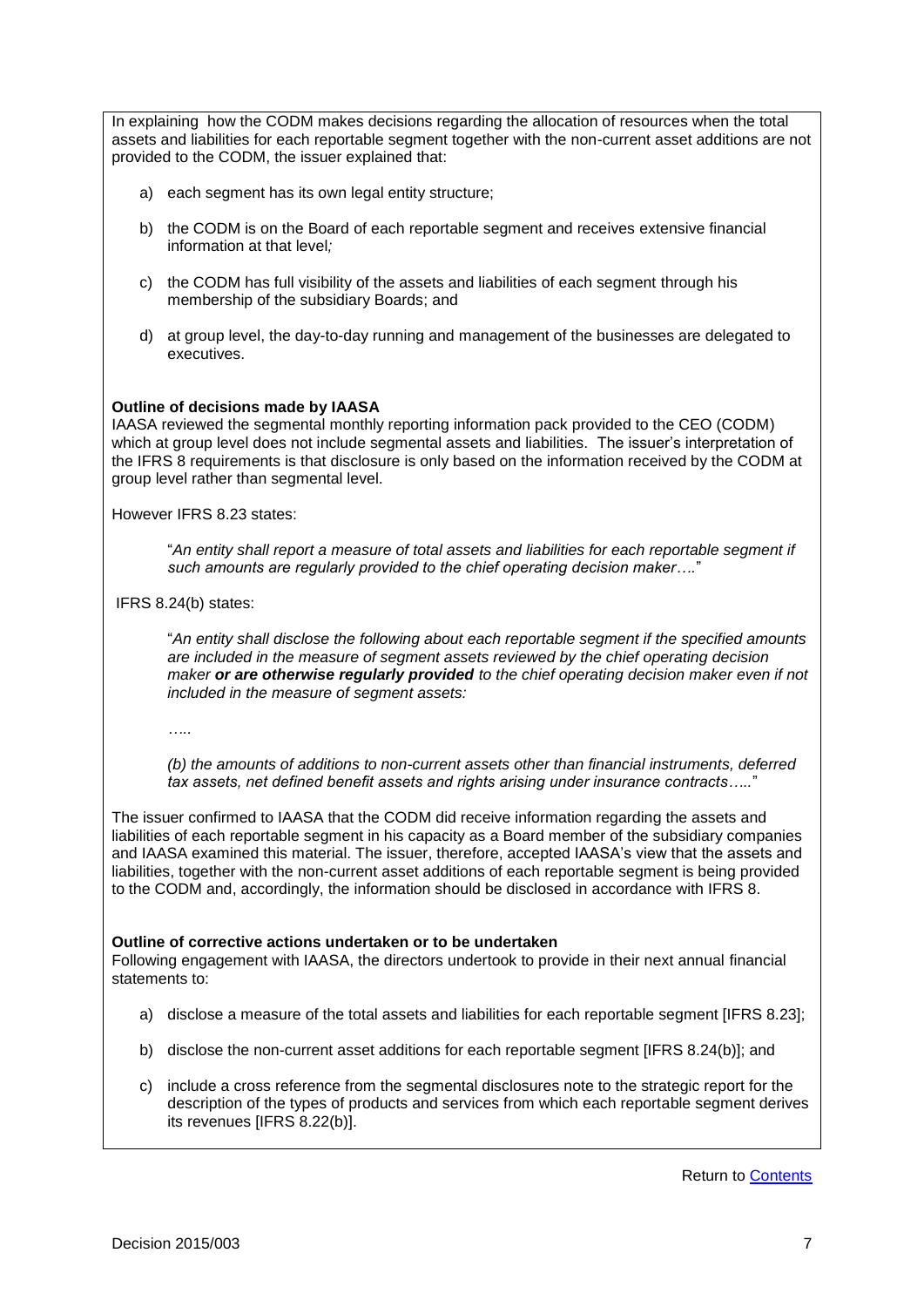<span id="page-9-0"></span>

| <b>Issuer</b>                            | UDG Healthcare plc           |
|------------------------------------------|------------------------------|
| <b>Report type</b>                       | Annual financial statements  |
| <b>Reporting period</b>                  | Year ended 30 September 2014 |
| <b>Financial reporting framework</b>     | <b>IFRS-EU</b>               |
| Applicable financial reporting standards | IAS 36 Impairment of Assets  |

This financial reporting decision concerns the discount rate applied by UDG Healthcare plc ('the issuer') in respect of determining the recoverable amount for its cash generating units ('CGUs') and related disclosures.

#### **Background**

The issuer is an international provider of services to the healthcare industry and is in the process of transforming its business from that of pharmaceutical wholesaling to one of global pharmaceutical services.

The issuer has eleven CGUs across three operating segments. In the financial statements the issuer has identified three CGUs to which significant amounts of goodwill have been allocated.

Paragraphs 55 to 57 of IAS 36 require the discount rate used in the value in use calculation to reflect, amongst other matters, the risks specific to the asset. The discount rate should reflect the current market return that investors would require from an investment with similar cash flows (amount and timing) and risk profile of the investment.

IAASA performed a focused examination of the issuer's annual financial statements for the year ended 30 September 2014.

#### **Outline of financial reporting treatment applied by the issuer**

It was noted from the financial statements that the average discount rate used in the value in use calculations was 10% and was unchanged since 2009.

The strategic direction of the issuer and its financial position has changed considerably over that time. The issuer has re-focused its business away from pharmaceutical wholesaling and towards becoming a provider of services to the healthcare industry. It has grown total assets by more than 50% and revenue by more than 25% during that time.

The issuer confirmed that it used the Capital Asset Pricing Model to determine the weighted average cost of capital ('WACC') which was the basis for its discount rate. The issuer also confirmed that it had used a single group-wide WACC as the basis for discounting the cash flows for all the significant CGUs rather than a CGU specific rate for each CGU. The issuer's rationale for the single group-wide discount rate being unchanged since 2009 was because it believed the discount rate gave a level of prudence to the impairment review process.

IAASA noted that, notwithstanding the discount rate used, there was a substantial amount of headroom available based on the issuer's calculation.

#### **Outline of decisions made by IAASA**

Paragraphs 55 to 57 of IAS 36 require the use of an asset specific rate (as distinct from an average group-wide rate). Paragraph A19 of IAS 36 requires the use of a market based discount rate that is independent of the entity's capital structure.

Paragraph A18 of IAS 36 requires that discount rates be adjusted "*to reflect the way that the market would assess the specific risks associated with the asset's* [bold emphasis added] *estimated cash*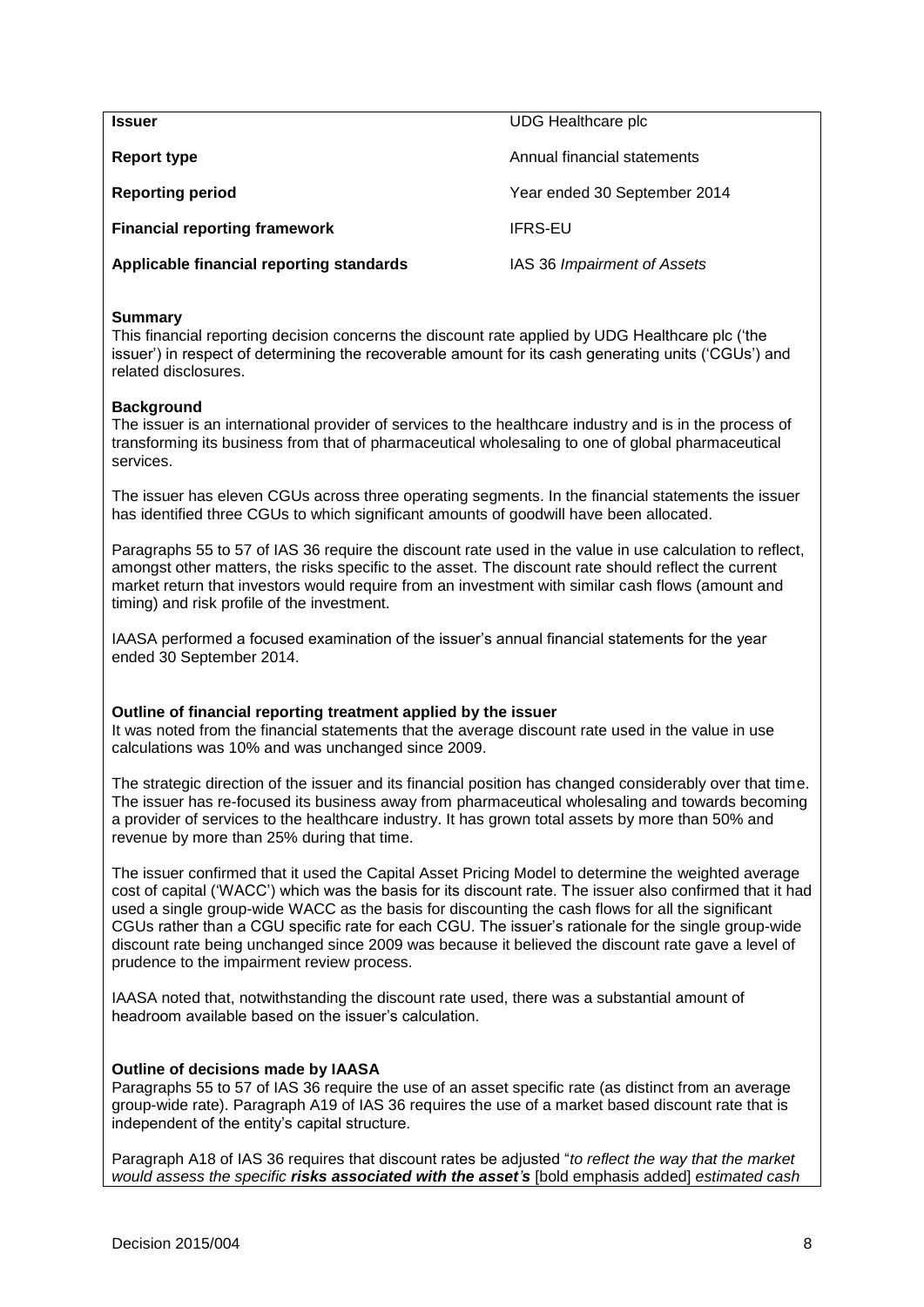*flows*" and *"exclude risks that are not relevant to the assets estimated cash flows or from which the estimated cash flows have been adjusted*."

In addition, paragraph 134(d)(v) of IAS 36 requires disclosure of the discount rate for each CGU for which the goodwill or intangible asset with indefinite life is significant.

IAASA concluded that:

- a) the use of a discount rate based on a single group-wide WACC to discount all CGUs' cash flows does not comply in full with paragraphs 55 to 57 of IAS 36 and related guidance in Appendix A of same; and
- b) the issuer had not disclosed the discount rate for each CGU having a significant amount of goodwill or intangibles as required by paragraph 134(d)(v) of IAS 36.

**Outline of corrective actions undertaken or to be undertaken** The issuer provided undertakings to IAASA to:

- a) discontinue its practice of using a single group-wide WACC to determine the recoverable amount of its CGUs; and
- b) disclose the discount rates by individual CGU with significant goodwill in future financial statements.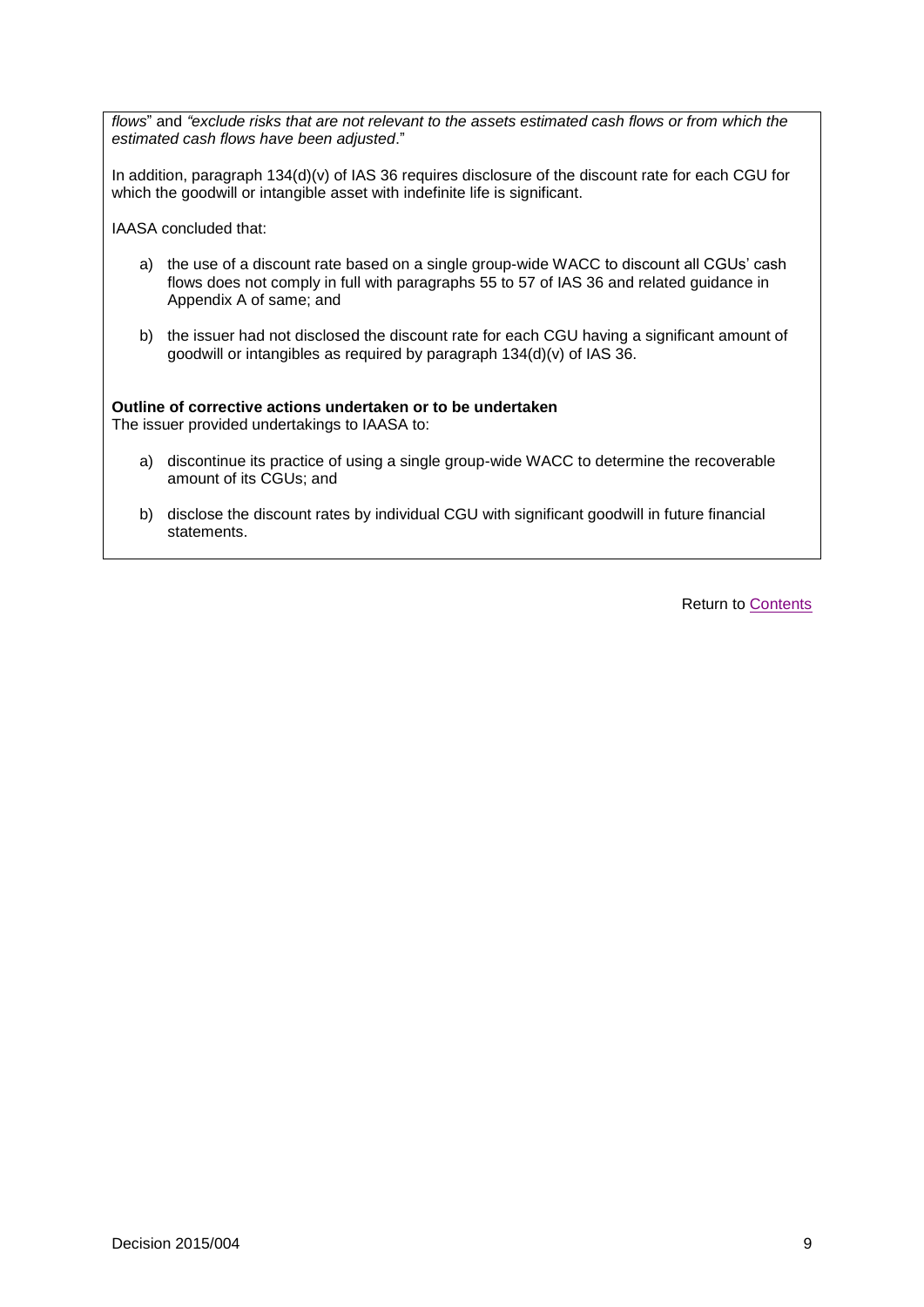<span id="page-11-0"></span>

| <b>Issuer</b>                            | Paddy Power plc                     |
|------------------------------------------|-------------------------------------|
| Report type                              | Annual financial statements         |
| <b>Reporting period</b>                  | Year ended 31 December 2014         |
| <b>Financial reporting framework</b>     | <b>IFRS-EU</b>                      |
| Applicable financial reporting standards | <b>IFRS 3 Business Combinations</b> |

This financial reporting decision concerns the recognition separately from goodwill, of the identifiable intangible assets acquired through a business combination [IFRS 3.10]. Paddy Power plc ('the issuer') provided explanations as to why the intangible assets (i.e. brands and customer relationships) acquired in a business combination were not recognised separately from goodwill. Following the receipt of the issuer's explanations, IAASA did not require the issuer to make corrective actions and concurred with the issuer not to recognise the brands and the non-contractual customer relationships as intangible assets for its 2014 business combinations.

# **Background**

The issuer is an international betting and gaming group. IFRS 3 *Business Combinations* is applicable when an acquirer obtains control of a business as a result of an acquisition. Any goodwill arising on acquisition is recognised as an asset and is tested for impairment on an annual basis. IFRS 3 also requires an acquirer at the acquisition date, to recognise separately from goodwill, the identifiable intangible assets acquired, the liabilities assumed and any non-controlling interest in the acquiree.

A large percentage of the assets of equity issuers' under IAASA's remit is made up of goodwill and intangible assets acquired. Therefore, equity issuers' recognition (or non-recognition) of goodwill and intangible assets following a business combination was an area of focus for IAASA during 2015 examinations and included in IAASA's [2015 Observations Document.](http://www.iaasa.ie/getmedia/e4944b73-04f8-4ed2-8b64-4d2e06b2c185/obsdoc2015.pdf?ext=.pdf)

IAASA performed a focussed examination of the issuer's annual financial statements for the year ended 31 December 2014.

# **Outline of financial reporting treatment applied by the issuer**

In its 2014 annual financial statements, the issuer disclosed that it acquired betting shops for €8.3m The issuer informed IAASA that it acquired 23 betting shops in 2014. The identifiable net assets acquired and recognised comprised of Property, Plant and Equipment of €0.6m and goodwill of €7.7m. The goodwill accounted for 93% of the total consideration price.

IFRS 3.10 and IFRS 3.B31 requires an acquirer to recognise, separately from goodwill, the identifiable intangible assets acquired through a business combination. IFRS 3 indicates that an intangible asset is identifiable if it meets the separability criterion or the contractual-legal criterion.

The issuer informed IAASA that no identifiable intangible assets were acquired for the following reasons:

- a) the betting shops once acquired no longer trade under their existing brand and immediately assume the issuer's brand; and
- b) there are no contractual arrangements with customers to ascribe a value to, and even though there may be non-contractual customer relationships, there is no guarantee that these relationships will continue into the future or that they could be accurately and separately valued.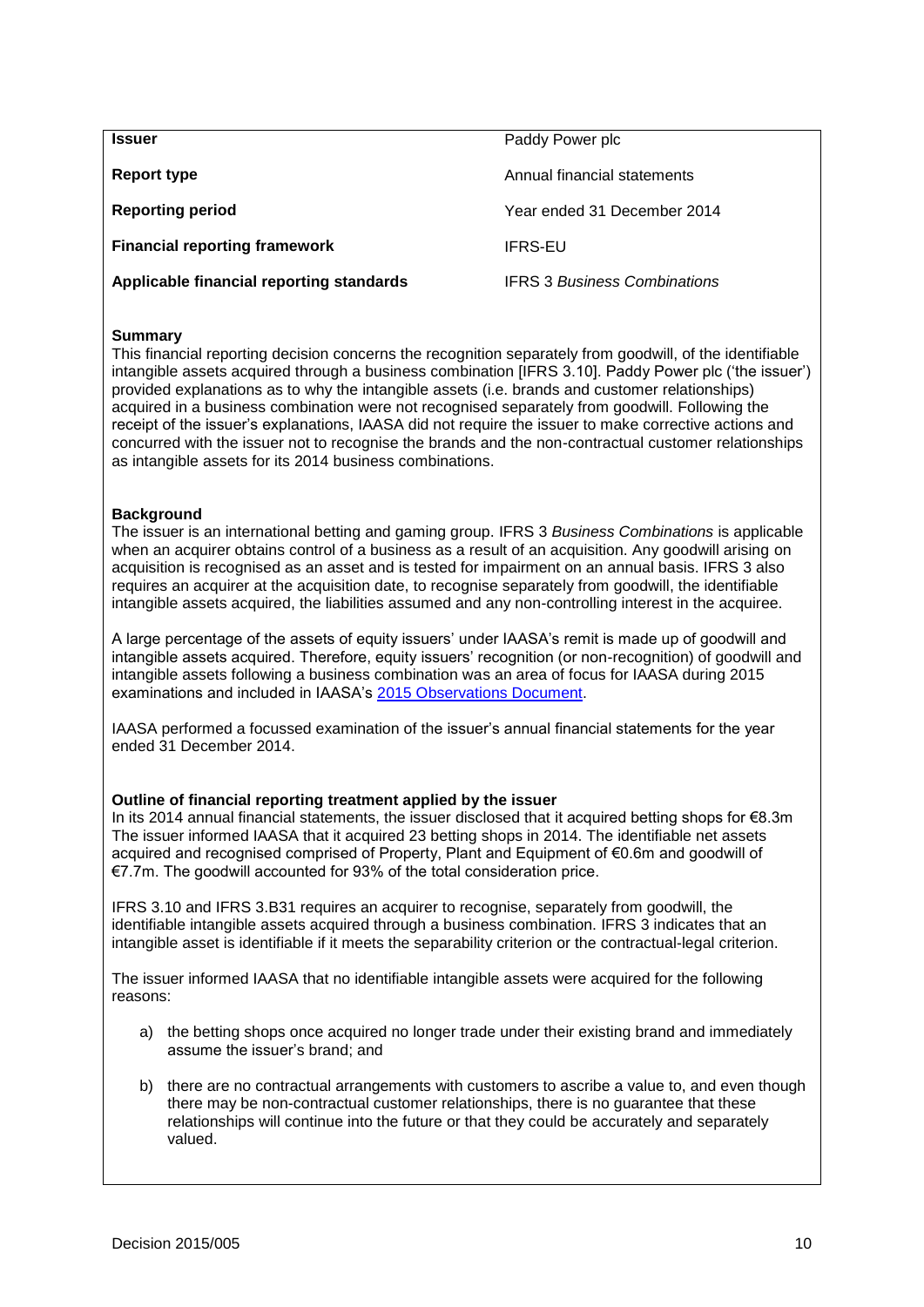# **(1) Brands**

Paragraphs 30 of IFRS 13 *Fair Value Measurement* and B43 of IFRS 3 *Business Combinations* both indicate that to protect its competitive position, an entity may intend not to use an acquired nonfinancial asset actively, or it may intend not to use the asset according to its highest and best use. In such circumstances, the entity must measure the fair value of a non-financial asset assuming its highest and best use by market participants.

In providing its detailed explanation as to why the brands acquired on acquisition had not been valued in line with IFRS 13.30 and IFRS 3.B43, the issuer explained that the:

- a) betting shops acquired in 2014 were shops of smaller competitors. Relative to the issuer the betting shops do not have a significant brand presence in the wider retail gambling market and would not be as well known outside of the specific locations where they operate;
- b) the "brand" of the acquired shop is oftentimes the name of the vendor or the location of the shop. The issuer indicated that it did not acquire the right to the brand name and placed no restriction on the continued use of the brand by the vendor post the acquisition. In fact the value of the brand is not part of the net assets acquired in return for the consideration paid by the issuer to the vendor;
- c) the economic rationale for paying  $\epsilon$ 8.3m for  $\epsilon$ 0.6m of Property Plant and Equipment was to try to acquire betting shops in locations where there is a demand for gambling services. The issuer also explained that the premium paid for the acquired businesses represents the issuer's ability to increase its retail branch network and to utilise the issuer's brand and industry knowledge to improve the financial performance of the acquired businesses in order to add to the overall value of the issuer.

# **(2) Non-contractual customer relationships**

It appeared to IAASA that the issuer may have had non-contractual customer relationships. Paragraph IFRS 3.IE28 appeared to be of relevance:

Paragraph IE 28 of IFRS 3 states that:

"*A customer relationship exists between an entity and its customer if (a) the entity has information about the customer and has regular contact with the customer and (b) the customer has the ability to make direct contact with the entity. Customer relationships meet the contractual-legal criterion if an entity has a practice of establishing contracts with its customers, regardless of whether a contract exists at the acquisition date. Customer relationships may also arise through means other than contracts, such as through regular contact by sales or service representatives*" [bold emphasis added].

Given that the issuer acquired a number of businesses which were already operated as retail betting shops, it could be argued that:

- a) customer relationships were in existence on the acquisition date through regular contact and indeed face to face contact with the original operator's staff by accepting the bets in store; and
- b) the issuer may have acquired these betting shops in locations where there were no other betting shops. In such cases, customers would continue to attend the same betting shop, irrespective of whether the issuer acquired it or not. Such non-contractual customer relationships may have a value if these customers continue to place their bets in the same shop. It is possible that these customer relationships could be separately identifiable and therefore have a value.

In explaining why it did not recognise any non-contractual customer relationships for its 2014 business combinations, the issuer informed IAASA that:

a) each of the issuer's shops has a customer base which is separate and different to customer lists. Customer bases do not meet the separability criterion or the contractual-legal criterion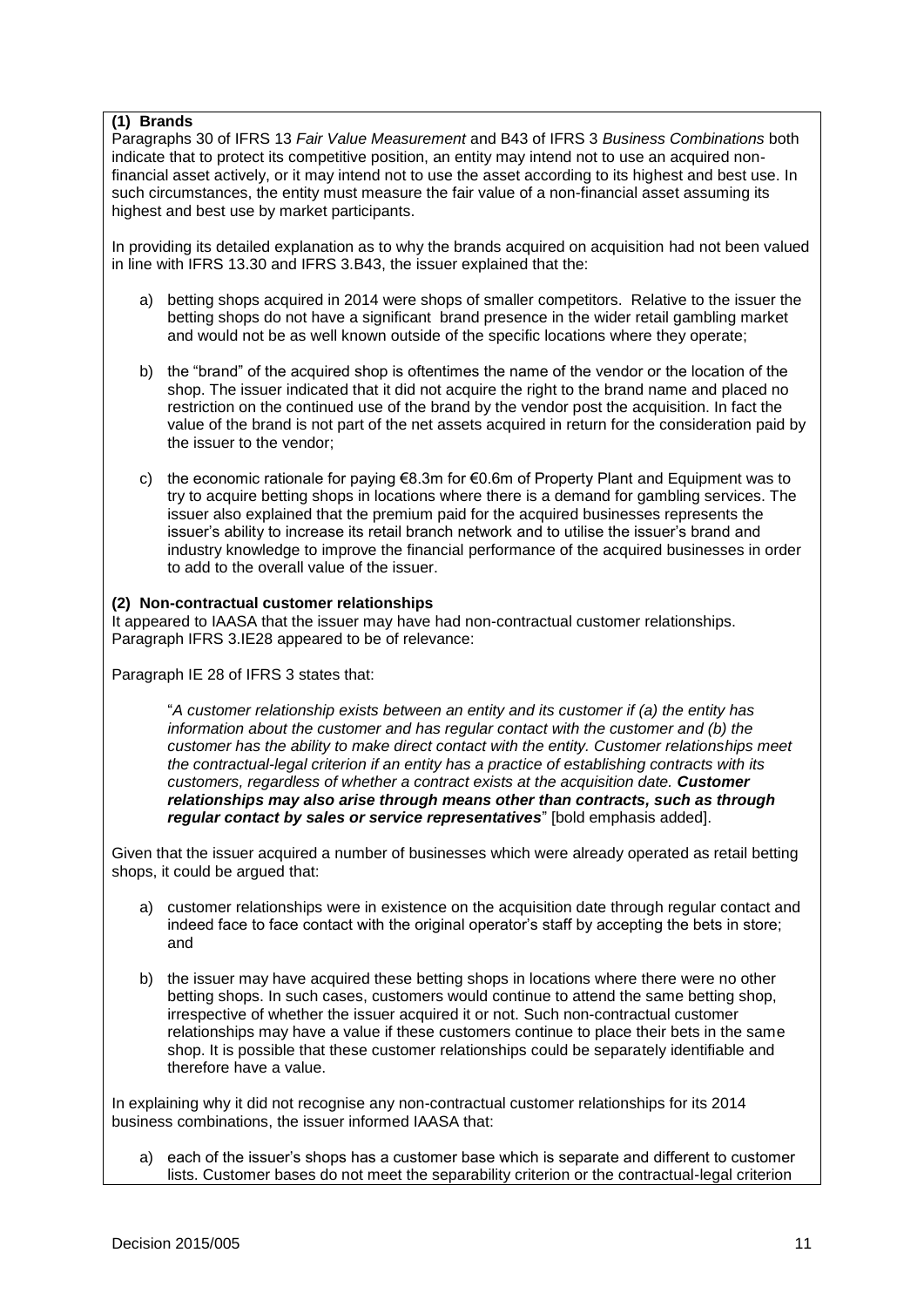for recognition as an intangible asset;

- b) the locations where the issuer operates would be competing against other betting shops. As a result, customers would have a choice of betting shops and may not necessarily place a bet with the issuer's shop; and
- c) it does not obtain any contact information for its betting shop customers.

# **Outline of Decisions made by IAASA**

#### **(1) Brands**

Given that the issuer confirmed that it did not acquire the right to the brand and did not place any restrictions on its continued use by the vendor, together with the other reasons outlined above, IAASA concurred with the issuer in not recognising the brands as an intangible asset for its 2014 business combinations.

#### **(2) Non-contractual Customer Relationships**

IAASA considered a customer base to represent a group of customers that are not known to an entity. Non-contractual customer relationships that are identified as customer bases are not separately recognised as an intangible asset because they do not arise from contractual or legal rights and are not separable. IAASA concluded that it is appropriate that such customer bases to be included as part of goodwill.

For the reasons outlined above, IAASA concurred with the issuer not to recognise non-contractual customer relationships as intangible assets for its 2014 business combinations.

### **Outline of corrective actions undertaken or to be undertaken**

None required as IAASA concurred with the issuer's financial reporting treatment.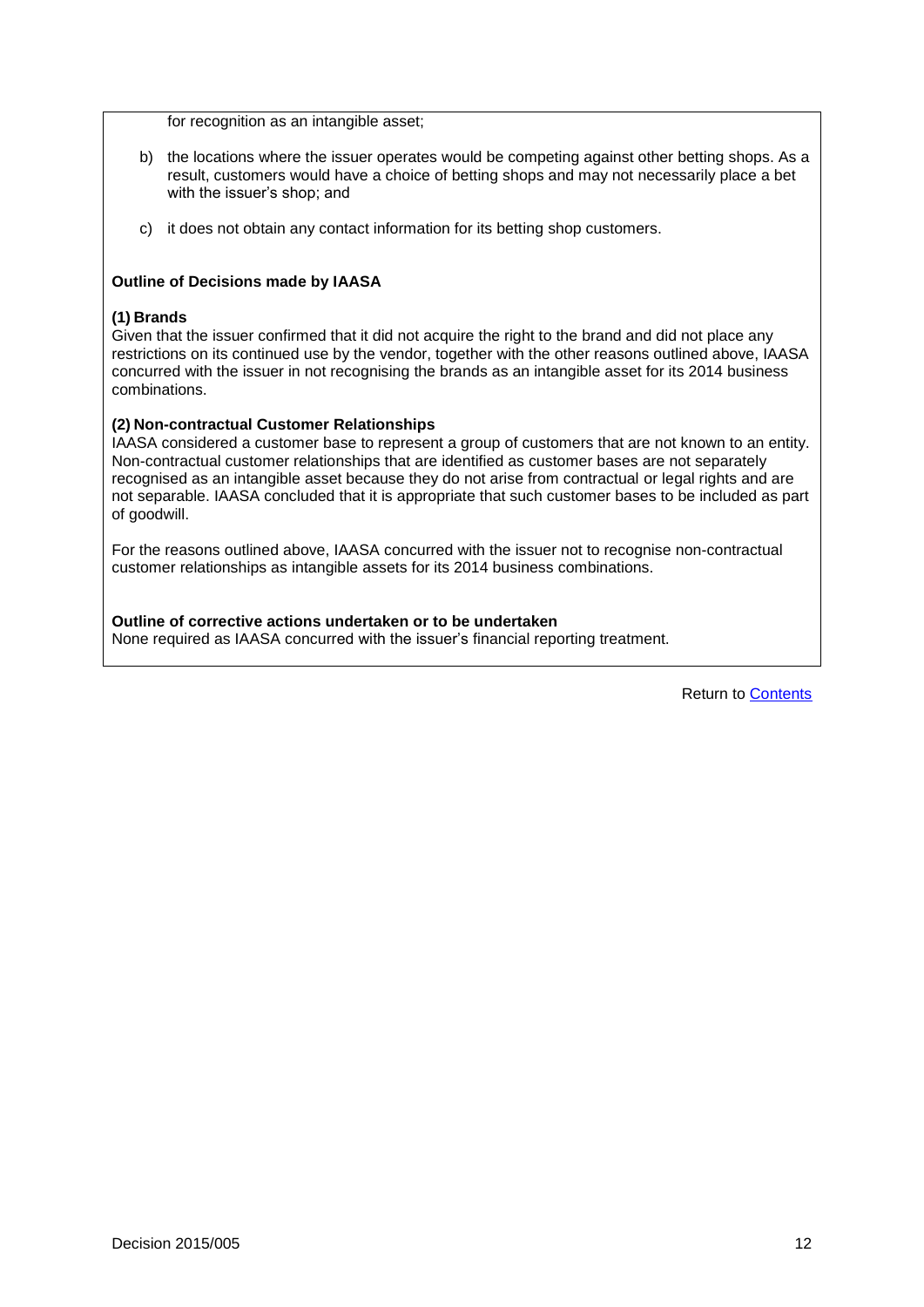<span id="page-14-0"></span>

| <b>Issuer</b>                            | Dragon Oil plc              |
|------------------------------------------|-----------------------------|
| Report type                              | Annual financial statements |
| <b>Reporting period</b>                  | Year ended 31 December 2014 |
| <b>Financial reporting framework</b>     | <b>IFRS-EU</b>              |
| Applicable financial reporting standards | IAS 12 Income Taxes         |

This financial reporting enforcement decision concerns the treatment adopted by Dragon Oil plc ('the issuer') in respect of the write-back of corporate tax over-provisions recognised in earlier years and reversed in the current year. IAASA concurred with the issuer's financial reporting treatment.

#### **Background**

The issuer is an independent international oil and gas exploration, development and production company. Its principal producing asset is in the eastern section of the Caspian Sea, offshore Turkmenistan. It has exploration blocks in partnership with other entities.

IAASA performed a focused examination of the annual financial statements of the issuer for the year ended 31 December 2014.

#### **Outline of financial reporting treatment applied by the issuer**

The issuer, through its wholly owned subsidiary, operates a Production Sharing Agreement ('PSA') between it and the Turkmenistan authorities for a term of 25 years which expires in May 2025 with an exclusive right to negotiate an extension for a further period of not less than 10 years.

In its 2014 annual financial statements, the issuer recognised an income tax credit amounting to US\$160m relating to over-provisions in respect of prior years up to 2013.

The notes to the 2014 annual financial statements disclosed that:

- a) in 2014, the issuer and the Turkmenistan authorities agreed to amend the provisions of the PSA to bring the tax rate into line with the provisions of the Tax Code of Turkmenistan;
- b) a tax rate of 20% is now applicable to the issuer in respect of its petroleum operations in Turkmenistan;
- c) the issuer has applied this rate in determining its tax liabilities as at 31 December 2014; and
- d) the impact of the reduction in the tax rate is a reversal of US\$160m in respect of an overprovision for prior years up to 2013, no longer payable.

The notes to the issuer's annual financial statements for the year ended 31 December 2013 had disclosed that:

"*During 2008, the effective tax rate applicable to the Group's operations in Turkmenistan was increased by 5% to 25% by the Hydrocarbon Resources Law of 2008.The Group has continued to apply this* [25%] *rate in determining its tax liabilities as at 31 December 2013. The Group is in discussions with the authorities in Turkmenistan about the applicability of this rate to periods prior to 2008, but it does not believe that these prior periods are affected by this increase. A provision of US\$11.1 million has been made in respect of the additional tax that could become payable if the increased tax rate were applied to prior periods.*"